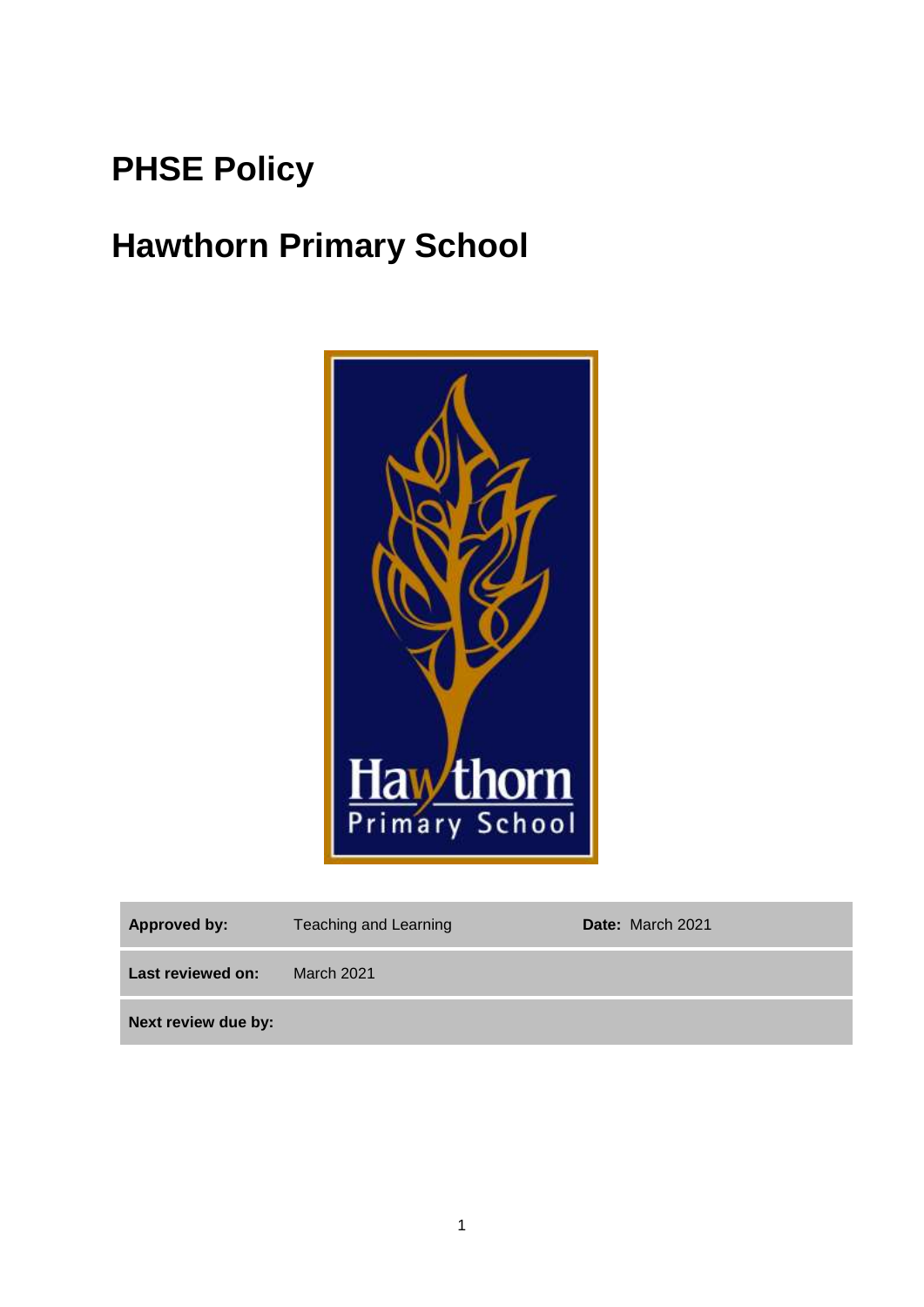#### **Introduction**

At Hawthorn Primary School, personal, social and health education (PSHE) enables our children to become healthy, independent and responsible members of a society. It aims to help them understand how they are developing personally and socially, and tackles many of the moral, social and cultural issues that are part of growing up. We provide our children with opportunities for them to learn about rights and responsibilities and appreciate what it means to be a member of a diverse society. Our children are encouraged to develop their sense of self-worth by playing a positive role in contributing to school life and the wider community.

## 1. Aims

To deliver a planned developmental program that runs from Reception to Year 6 to provide pupils with:

- accurate knowledge at an age-appropriate level;
- opportunities to turn that knowledge into personal understanding;
- opportunities to explore, clarify and, if necessary, challenge their own and others values, attitudes, beliefs, rights and responsibilities;
- develop skills to enable pupils to make good choices and become resilient lifelong learners;
- develop skills and strategies needed in order to lead healthy, safe, fulfilling, responsible and balanced lives in the future

## 2. Objectives

Our PSHE curriculum is based on the PSHE Association. The programme of study is based on 3 core themes within which there will be a broad overlap and flexibility: Health & Wellbeing, Relationships and Living in the Wider World.

## 3. Teaching and Learning

#### Health & Wellbeing

- Know and understand what constitutes a healthy lifestyle.
- Know how to maintain physical, mental and emotional health and wellbeing.
- Know how to manage risks to physical, mental and emotional health and wellbeing.
- Know how to identify different influences on health and well-being.
- Be aware of safety issues, including how to respond in an emergency.
- Be aware of keeping physically and emotionally safe including e-safety.
- Know how to manage change, including puberty, transition and loss.
- Know how to make informed choices about health and well-being and to recognise sources of help with this.

#### Relationships

 Develop and maintain a variety of healthy relationships within a range of social and cultural contexts.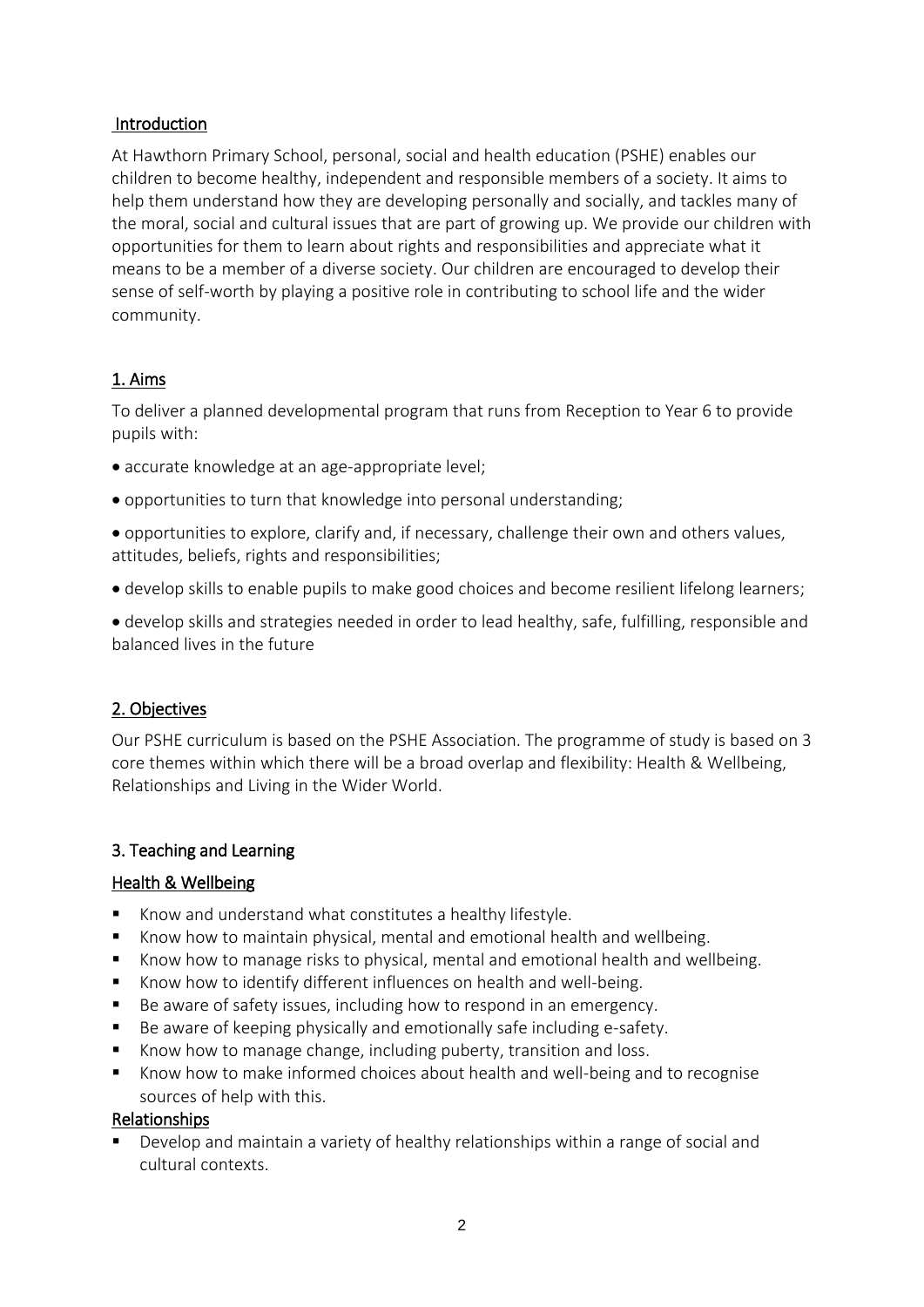- Know how to recognise and manage emotions within a range of relationships.
- Know how to recognise risky or negative relationships, including all forms of bullying and abuse.
- Know how to respond to risky or negative relationships and ask for help.
- Know how to respect equality and diversity in relationships.

#### Living in the Wider World

- Know about respect for self and others and the importance of responsible behaviours and actions.
- **Develop self-confidence and self-esteem and make informed choices regarding personal** and social issues.
- Know about rights and responsibilities as members of families, other groups and, ultimately, as citizens.
- Know about different groups and communities.
- Respect equality and be a productive member of a diverse community.
- Be responsible and independent members of the school community.
- Be positive and active members of a democratic society.
- Know about the importance of respecting and protecting the environment.
- Know about where money comes from, keeping it safe and the importance of managing it effectively

#### 4. Planning

PSHE education is most effectively taught through a spiral programme. This simply means organising learning into a series of recurring themes that pupils experience every year. At each encounter the level of demand increases and learning is progressively deepened. Through this approach we avoid PSHE education becoming a string of topic or disconnected issues delivered in an ad hoc way.

We will create a safe and supportive learning environment by delivering PSHE within a whole school approach which includes:

- dedicated curriculum time;
- teaching PSHE through and in other subjects/curriculum areas;
- **specialised assemblies;**
- **PSHE activities and school events;**
- pastoral care and guidance;
- quest speakers.

We will ensure that where pupils indicate that they may be vulnerable and at risk they will get appropriate support. We promote the needs and interests of all pupils, irrespective of gender, culture, ability or aptitude. Teaching will take into account the ability, age, maturity, readiness and cultural background of our children, to ensure that all can fully access PSHE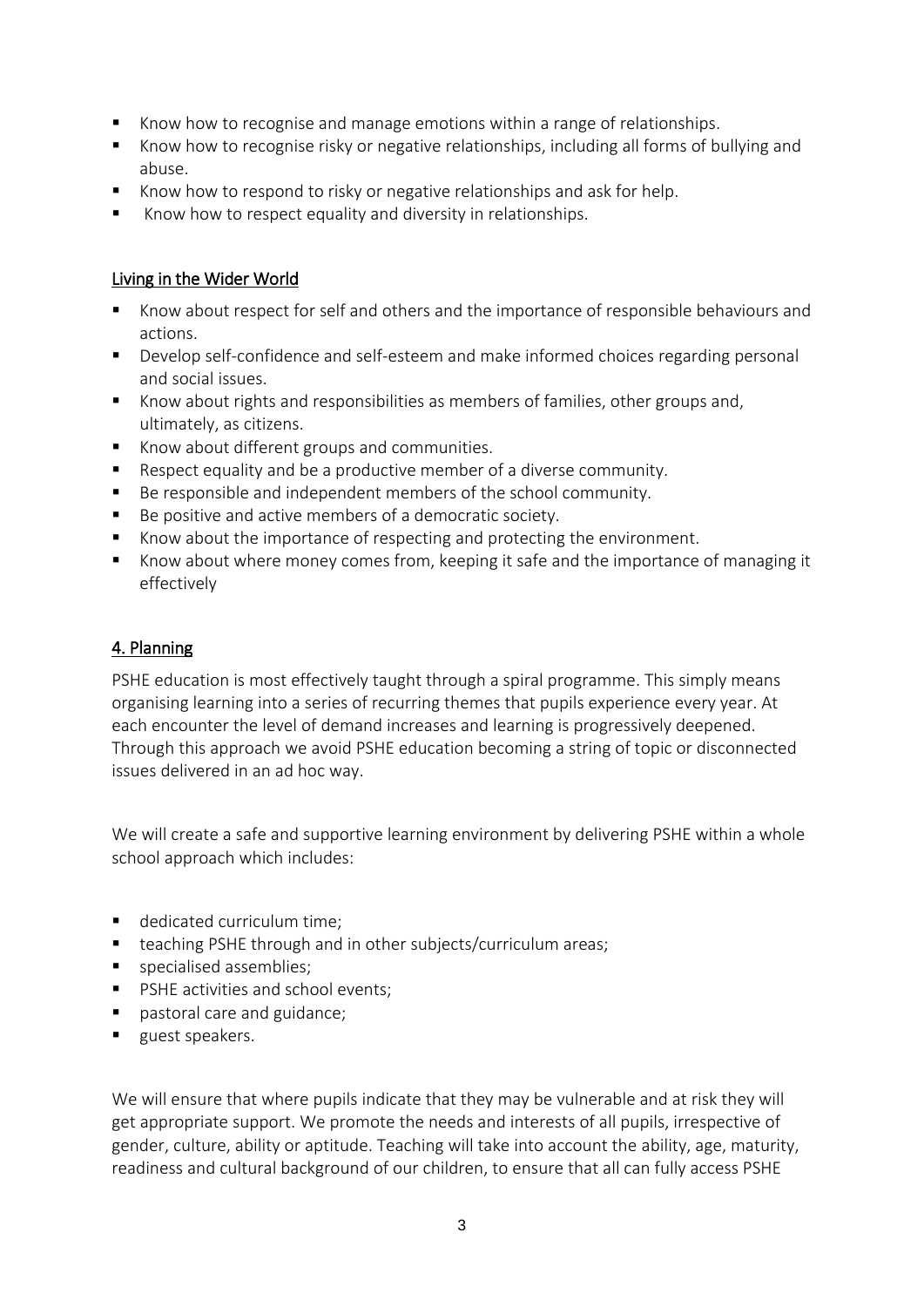education provision. We promote social learning and expect our pupils to show a high regard for the needs of others. We will use PSHE education as a vehicle to address diversity issues and to ensure equality for all.

The PSHE Association has published a comprehensive programme of study to support the post September 2014 National Curriculum. We will use this as a basis for our PSHE Curriculum as it identifies the key concepts and skills to be taught through PSHE education and a broad range of topics through which these can be developed, expanded and rehearsed. Related policies include our Relationship and Sex Education Policy, and Drug education policy.

## 5. Pupils' Questions

As guided by the PSHE publication 'Teaching about Mental Health and Emotional Well-Being Guidance for Teachers', pupil questions will be answered honestly and openly. When planning and delivering, teachers will consider prior learning and readiness. It is important that children feel able to ask any questions they wish and that their questions are valued. For those pupils who are not comfortable raising questions in an open setting, anonymous question boxes will be accessible within the classroom and will be responded to at a later date.

## 6. Visitors

Visitors to the classroom can bring their expertise and personal stories to enrich pupils learning. We will ensure external contributors' input is part of a planned developmental programme rather than a substitute for it.

## 7. Confidentiality

Due to the nature of PSHE education, pupils' learning may result in them seeking advice or support on a specific issue. No teacher can offer complete confidentiality and it is important, for everyone's safety, that teachers and pupils are clear about what can and cannot be kept confidential. It is also very important for external contributors, including school nurses, to be clear about these rules and to know that, whilst working in the classroom, they are bound by the school's confidentiality policy, not their own.

## 8. PSHE complements learning in the following subject areas

- English skills in enquiry and communication; stories that illustrate aspects of personal and social development; circle time and debating skills;
- Mathematics aspects of financial capability; counting and sharing; calculations involving charity money; problem solving; developing independent strategies; choosing appropriate apparatus;
- Science life cycles, drugs (including medicines); health, safety and environmental issues;
- **Design Technology health and safety; healthy eating; realising that people have needs** that generate design ideas; use of technology;